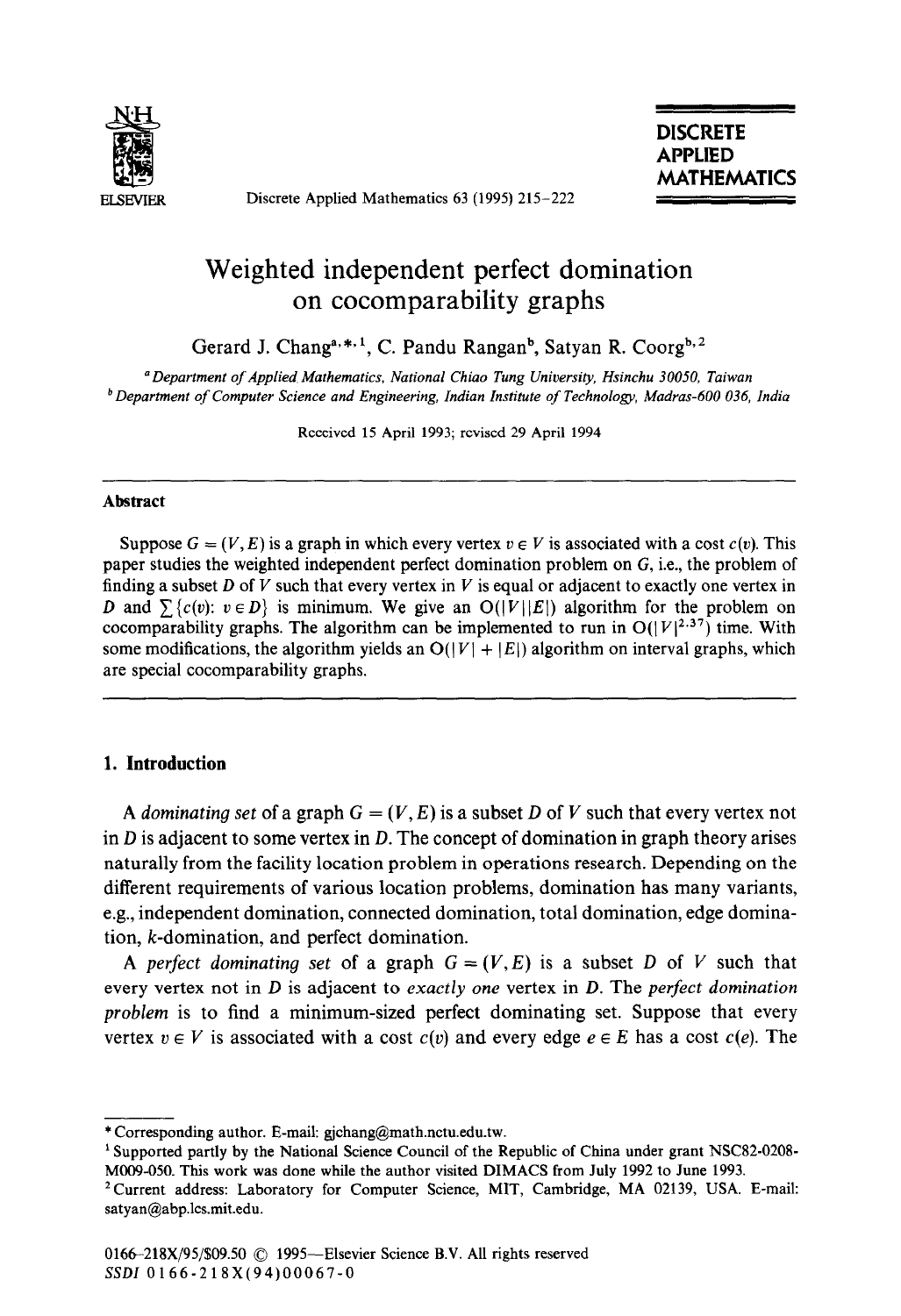*weighted perfect domination problem* is to find a perfect dominating set *D* such that its total cost

$$
\bar{c}(D) = \sum \{c(v): v \in D\} + \sum \{c(u, v): u \notin D, v \in D, \text{ and } (u, v) \in E\}
$$

is minimum. Note that the perfect domination problem is just the weighted perfect domination problem with  $c(v) = 1$  for each vertex v and  $c(e) = 0$  for each edge e. Yen and Lee [25] proved that the perfect domination problem is NP-complete for bipartite graphs and chordal graphs. They also give linear time algorithms for the weighted perfect domination problem on trees [25] and series-parallel graphs [26].

Yen [24] and Yen and Lee [27] also considered the following variants of perfect domination. A perfect dominating set *D* is *independent, connected,* or *total* if the subgraph  $G[D]$  induced by *D* has no edge, is connected, or has no isolated vertex, respectively. They gave NP-complete results of these variants in bipartite graphs and chordal graphs, except for connected domination in chordal graphs. They also gave linear time algorithms for these variants in trees, block graphs, and series-parallel graphs. On the other hand, Chang and Liu [S] gave a linear time algorithm for the weighted connected perfect domination problem in chordal graphs by using cliquetree structures of chordal graphs. They [9] also use the same technic to give linear time algorithms for the weighted perfect domination problem and its three variants in interval graphs. Independent perfect domination was called *efJicient domination* by Bange et al. [2], who proved that the efficient domination problem is NP-complete for general graphs and gave a linear time algorithm for the problem on trees. If we consider the application of perfect domination to coding theory, Biggs [6] studied perfect d-codes. A *perfect* d-code of a graph  $G = (V, E)$  is a vertex set C such that every vertex  $v \in V$  is within distance *d* of exactly one vertex in *D*. In conjunction with the study of the interconnection networks used in parallel computers, Livingston and Stout [17] studied *perfect d-dominating sets,* which are precisely the perfect d-codes. The concept of independent perfect domination in this paper is the same concept as their perfect l-domination.

The main results of this paper are an  $O(|V||E|)$  algorithm for the weighted perfect domination problem on a cocomparability graph  $G = (V, E)$  and an  $O(|V| + |E|)$ time algorithm for the same problem on an interval graph. The algorithm for cocomparability graphs can also be implemented to run in  $O(|V|^{2.37})$  time. Note that cocomparability graphs include interval graphs and permutation graphs. Other variants of domination have been extensively studied in interval graphs, permutation graphs, and cocomparability graphs.

For any independent perfect domination set *D*,  $c(D) = \overline{c}(D)$  if  $\overline{c}(v) = c(v) + c(v)$  $\sum \{c(u, v): (u, v) \in E\}$  for every  $v \in V$  and  $\bar{c}(e) = 0$  for every  $e \in E$ . So, for the solution to the weighted independent perfect domination in this paper, without loss of generality, we may assume that  $c(e) = 0$  for all  $\in E$ . In this case,  $c(D) = 0$  $\sum \{c(v): v \in D\}.$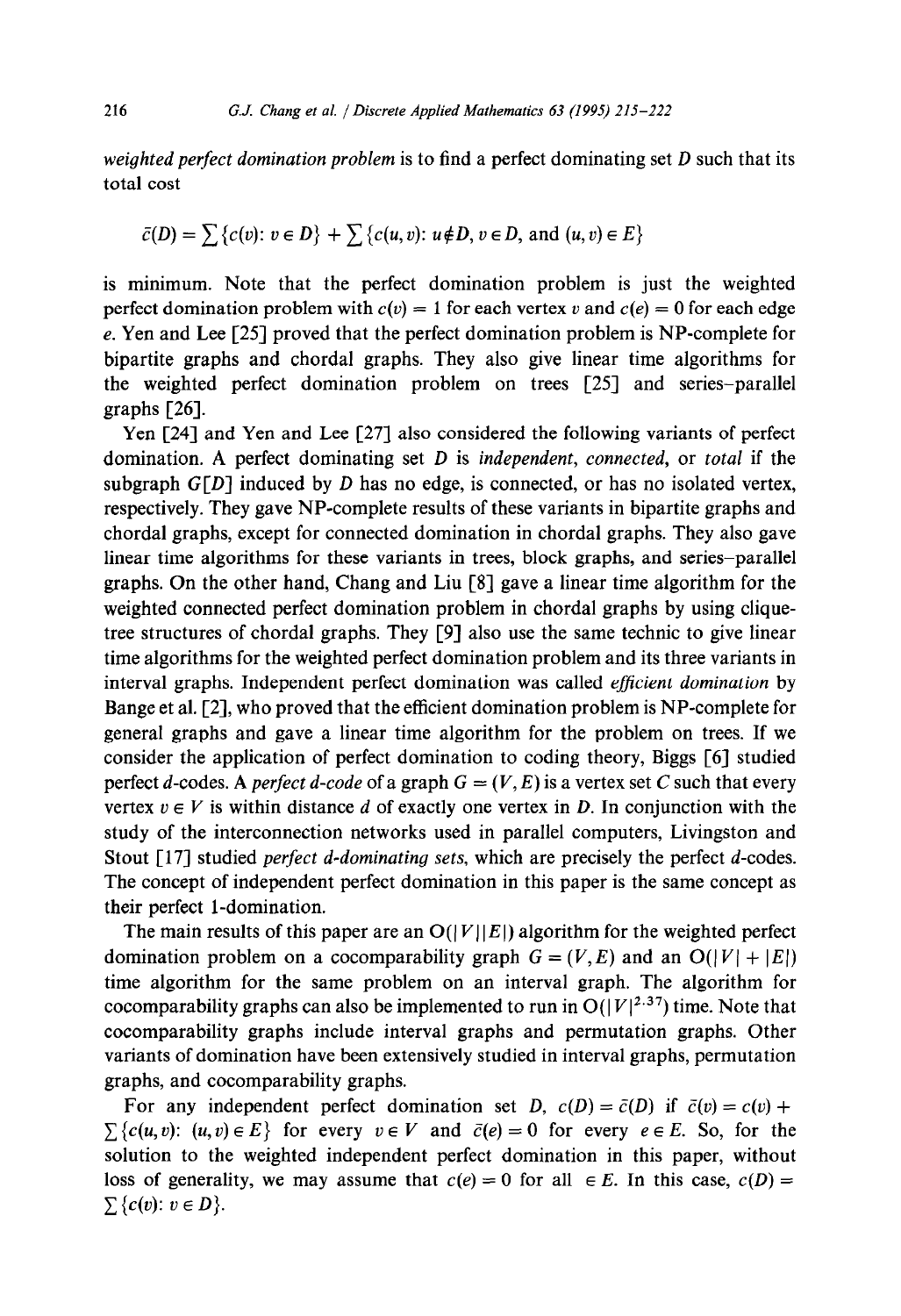### **2. Cocomparability graphs**

In this section we give an  $O(|V||E|)$  algorithm for the weighted independent domination problem on a cocomparability graph  $G = (V, E)$  in which each vertex v is associated with a cost  $c(v)$ . Domination and its three variants on cocomparability graphs have been studied by Kratsch and Stewart [16] and Arvind and Pandu Rangan [1].

A comparability graph is a graph  $G = (V, E)$  whose vertex set has a transitive *ordering, i.e., an ordering of V into*  $1, 2, \ldots, n$  *such that* 

$$
i < j < k, (i, j) \in E, \text{ and } (j, k) \in E \text{ imply } (i, k) \in E. \tag{1}
$$

There is an  $O(|V|^2)$  algorithm [22] to test if a graph is a comparability graph. In the case of a positive answer, the algorithm produces a transitive ordering. A *cocompara*bility *graph* is the complement of a comparability graph, or equivalently, if its vertex set has a *cocomparability ordering*, which is an ordering of V into 1,2,  $\dots$ , *n* such that

$$
i < j < k \text{ and } (i, k) \in E \text{ imply } (i, j) \in E \text{ or } (j, k) \in E \,. \tag{2}
$$

In this section we assume that  $G = (V, E)$  is a cocomparability graph with a given cocomparability ordering. For technical reasons, we add two isolated vertices 0 and  $n + 1$  with  $c(0) = c(n + 1) = 0$  to G to obtain a new cocomparability graph, which for simplicity we also call G with a cocomparability ordering  $0, 1, 2, \ldots, n, n + 1$ . Note that  $D$  is an independent perfect dominating set of the original graph if and only if  $D \cup \{0, n + 1\}$  is an independent perfect dominating set of the new graph. For convenience, we need the following notation, where  $v$  is a vertex:

$$
N(v) = \{u \in V : (u, v) \in E\}, \qquad N[v] = \{v\} \cup N(v), \qquad \text{high}(v) = \max N[v],
$$
  
\n
$$
\text{low}(v) = \min N[v], \qquad N^+[v] = \{u \in N[v] : u \ge v\},
$$
  
\n
$$
d^+(v) = |N^+[v]|, \qquad N^-[v] = \{u \in N[v] : u \le v\}, \qquad d^-(v) = |N^-[v]|.
$$

**Theorem 1.**  $D = \{0 \equiv v_0 < v_1 < v_2 < \cdots < v_r < v_{r+1} \equiv n+1\}$  is an independent per*fect dominating set of cocomparability graph G if and only if the following three conditions hold for all*  $1 \le i \le n + 1$ .

\n- (1) high 
$$
(v_{i-1}) < v_i
$$
.
\n- (2)  $v_{i-1} < \text{low}(v_i)$ .
\n- (3)  $\{x \in V: v_{i-1} \leq x \leq v_i\}$  is the disjoint union of  $N^+[v_{i-1}]$  and  $N^-[v_i]$ .
\n

**Proof.** Suppose *D* is an independent perfect dominating set of G.

(1) Suppose high $(v_{i-1}) \geq v_i$ . Note that  $v_i \neq \text{high}(v_{i-1})$ , since *D* is independent. Then  $v_{i-1} < v_i$  < high( $v_{i-1}$ ). By (2), either  $(v_{i-1}, v_i) \in E$  or  $(v_i, \text{high}(v_{i-1})) \in E$ . The former case contradicts the assumption that *D* is an independent set. The latter case contradicts the fact that a vertex not in *D* is adjacent to exactly one vertex in *D. So*  high $(v_{i-1}) < v_i$ .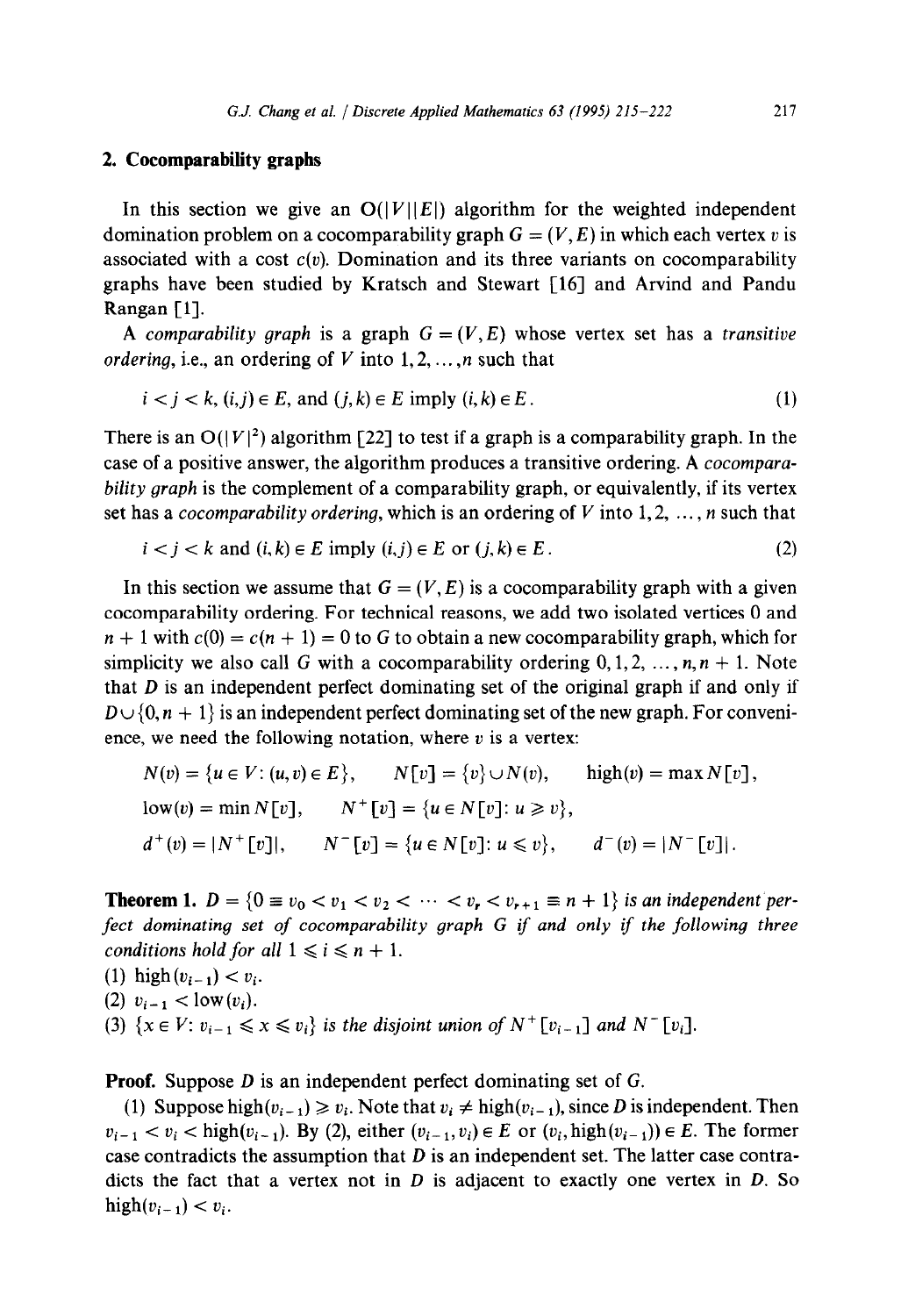(2) Suppose  $v_{i-1} \geq \text{low}(v_i)$ . Note that  $\text{low}(v_i) \neq v_{i-1}$ , since *D* is independent. Then  $\text{low}(v_i) < v_{i-1} < v_i$ . By (2), either  $(\text{low}(v_i), v_{i-1}) \in E$  or  $(v_{i-1}, v_i) \in E$ . The former case contradicts the fact that a vertex not in *D* is adjacent to exactly one vertex in *D.* The latter case contradicts the assumption that *D* is an independent set. So  $v_{i-1} <$  low  $(v_i)$ .

(3) For any vertex x such that  $v_{i-1} < x < v_i$ , we claim that x is adjacent to  $v_{i-1}$  or  $v_i$ . By the definition of perfect domination, x is adjacent to exactly one  $v_i$ . If  $j > i$ , then  $x < v_i < v_j$  and  $(x, v_j) \in E$  and  $(x, v_i) \notin E$ . By (2),  $(v_i, v_j) \in E$ , which contradicts the assumption that *D* is an independent set. If  $j < i - 1$ , then  $v_i < v_{i-1} < x$ , and  $(v_i, x) \in E$  and  $(v_{i-1}, x) \notin E$ . By (2),  $(v_i, v_{i-1}) \in E$ , a contradiction again. So x is adjacent to  $v_{i-1}$  or  $v_i$ . This together with (1) and (2), implies (3).

Conversely, suppose conditions (l)-(3) hold. For any vertex x not in *D,* assume  $v_{i-1} < x < v_i$ . First, by (3), x is adjacent to exactly one of  $v_{i-1}$  and  $v_i$ . Suppose x is adjacent to some other  $v_i$  with  $j - 1 \geq i$  or  $j + 1 \leq i - 1$ . If  $j - 1 \geq i$ , then  $1\text{ow}(v_i) \leq x < v_i \leq v_{i-1}$ , which contradicts (2). If  $j + 1 \leq i - 1$ , then high $(v_j) \geq$  $x > v_{i-1} \ge v_{i+1}$ , which contradicts (1).  $\Box$ 

Theorem 1 can be rewritten in the following form, which is more useful in designing an efficient algorithm to solve the weighted independent perfect domination problem on cocomparability graphs.

**Theorem 2.**  $D = \{0 \equiv v_0 < v_1 < v_2 < \cdots < v_r < v_{r+1} \equiv n+1\}$  *is an independent per*fect dominating set of a cocomparability graph G if and only if the following four *conditions hold for all*  $1 \le i \le n + 1$ .

- (1) high( $v_{i-1}$ ) = max({0, 1, 2, ...,  $v_i$ } N[ $v_i$ ]).
- (2)  $v_{i-1} <$  low  $(v_i)$ .
- (3)  $N[v_{i-1}] \cap N[v_i] = \emptyset$ .
- (4)  $d^+(v_{i-1}) + d^-(v_i) = v_i v_{i-1} + 1$ .

Working from Theorem 2, we can derive the following algorithm for finding a weighted independent dominating set of a cocomparability graph.

**Algorithm WIPD-CC.** Find a weighted independent perfect dominating set of a cocomparability graph.

*Input.* A cocomparability graph  $G = (V, E)$  with a cocomparability ordering  $0, 1, \ldots, n, n + 1$ , in which each vertex v is associated with a weight  $c(v)$ .

*Output.* A minimum weighted independent perfect dominating set *D* of G. **Method.** 

```
1. cost(0) \leftarrow 0;
```

```
2. for v = 1 to n + 1 do
```
- 3.  $\cos(t) \leftarrow \infty$ ;
- 4.  $h \leftarrow \max({0, 1, ..., v} N[v])$ ;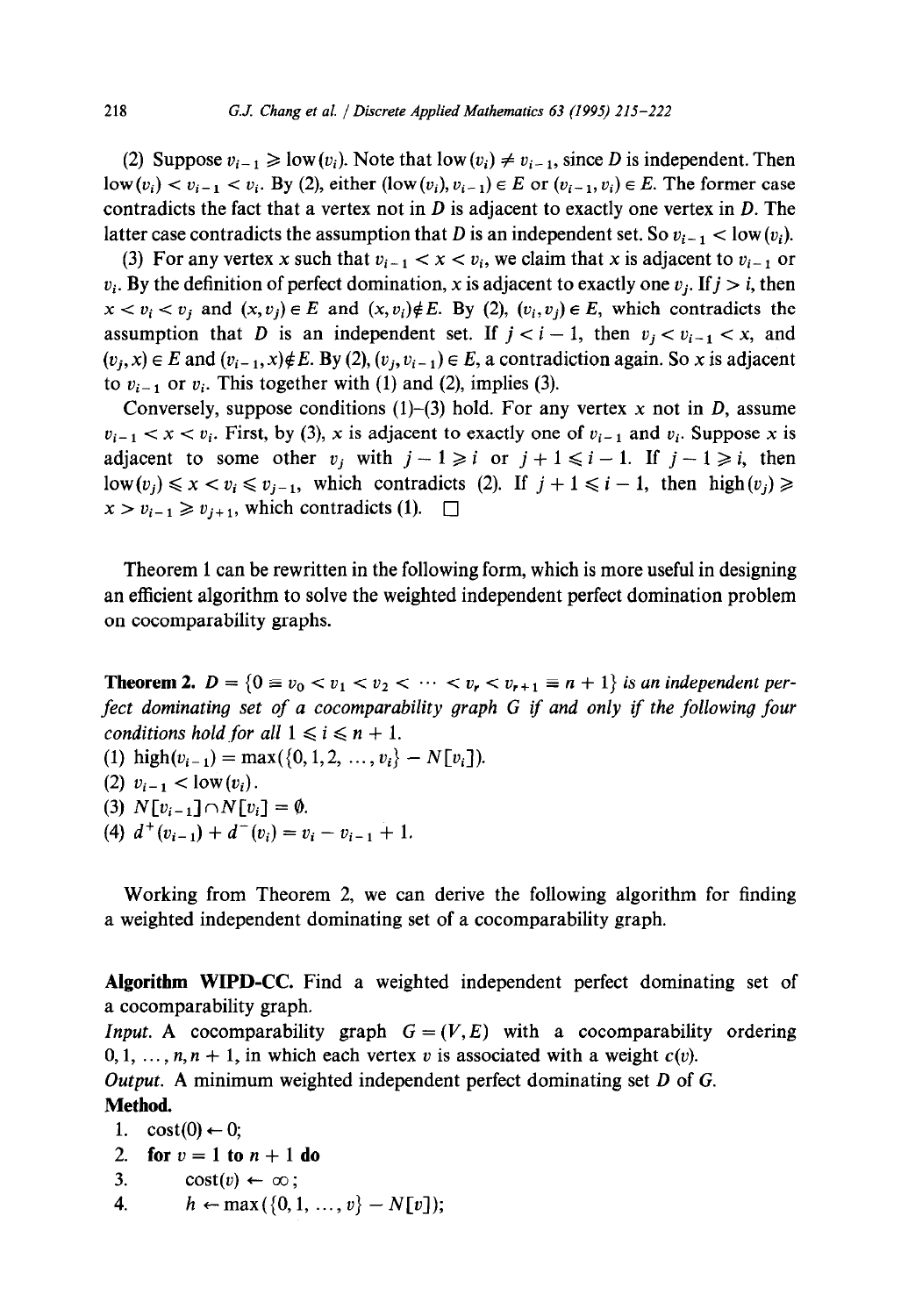```
5. for all u \in N^{-}[h] satisfying
         (C1) high(u) = h,
         (C2) u < low(v),
         (C3) N[u] \cap N[v] = \emptyset,
         (C4) d^+(u) + d^-(v) = v - u + 1 do
6. if (\text{cost}(u) + c(v) < \text{cost}(v))7. then \{\cos t(v) \leftarrow \cos t(u) + c(v); previous(v) \leftarrow u;end do; 
         end do; 
8. if \text{cost}(n + 1) = \infty then STOP since there is no feasible solution;
```

```
9. D \leftarrow \emptyset;
```
10.  $v \leftarrow \text{previous}(n + 1);$ 

11. **while**  $(v \neq 0)$  do  $\{D \leftarrow D \cup \{v\}; v \leftarrow \text{previous}(v);$ 

**Theorem 3.** *Algorithm WIPD-CC gives a minimum weighted independent perfect dominating set D of a cocomparability graph*  $G = (V, E)$  *in*  $O(|V||E|)$  *time.* 

**Proof.** The correctness of Algorithm WIPD-CC follows from Theorem 2.

Note that the functions high, low,  $d^+$ , and  $d^-$  can be calculated in  $O(|V| + |E|)$ time. Steps 2–7 of the algorithm take  $n + 1$  iterations. To implement step 4 and (C3) of step 5 efficiently, we use an array mark  $[0..n + 1]$ , which is set to 0 initially. At iteration v we reset mark (x) to be v for all  $x \in N[v]$ . A simple backward do loop for x from v down to 0 will find the first x with mark  $(x) < v$  in  $O(|N[v]|)$  time. This is the desired *h*. For condition (C3) of step 5, we only need to check if mark $(x) < v$  for all  $x \in N[u]$ . This takes  $O(|N[u]|)$  time. So the do loop from steps 5-7 takes  $O(|E|)$ time. Altogether, steps 2–7 take  $O(|V||E|)$  time. Steps 8–10 clearly take  $O(|V| + |E|)$ time.  $\Box$ 

There is an alternative way to check condition  $(C3)$  of step 5, by using matrix multiplication. Consider the *closed neighborhood matrix*  $A = (a_{uv})$  of the graph G defined by  $a_{uv} = 1$  if and only if  $u \in N[v]$ . Let  $AA = (b_{uv})$ . Then  $N[u] \cap N[v] = \emptyset$  if and only if  $b_{ij} = 0$ . If we pre-calculate AA, then condition (C3) of step 5 can be checked in a constant time. Thus, the fastest known algorithm for matrix multiplication to date (see  $[10]$ ) gives us the following theorem.

**Theorem 4.** *Algorithm WIPD-CC can be implemented in*  $O(|V|^{2.37})$  *time.* 

#### **3. Interval graphs**

An *interval graph* is a graph each of whose vertices can be associated with an interval in the real line so that two vertices are adjacent in the graph if and only if the corresponding intervals intersect. Interval graphs have many applications to the real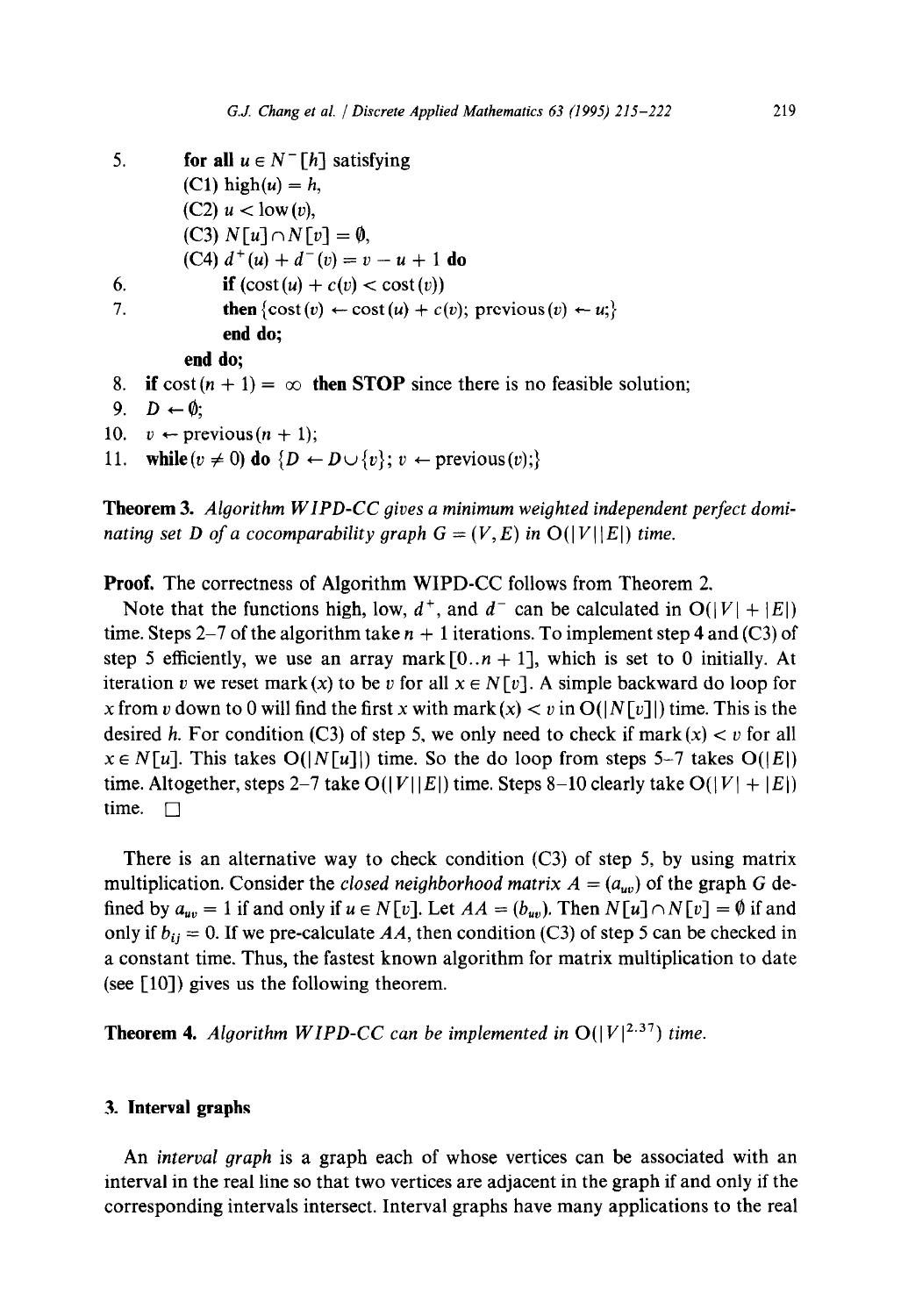world (see [ 111). One of the most basic problems in the study of interval graphs is the problem of recognizing these graphs. Booth and Lueker [7] gave a linear time algorithm for recognizing an interval graph using  $PQ$ -trees. Korte and Möhring [15] simplified the operations on a PQ-tree. Simon [21], Hsu and Ma [13], and Hsu [12] designed new algorithms without using PQ-trees.

Domination and its variants in interval graphs have been studied extensively  $[3-5, 1]$ 14, 18-20, 231. The following vertex ordering methodology is of particular interest from our point of view.

**Theorem 5** (Ramalingam and Pandu Rangan [20]). A graph  $G = (V, E)$  is an interval *graph if and only if it has an interval ordering, i.e., its vertex set V can be ordered into*  $\lceil 1, 2, \ldots, n \rceil$  such that

$$
i < j < k \text{ and } (i, k) \in E \text{ imply } (j, k) \in E \,. \tag{3}
$$

Note that an interval ordering is a cocomparability ordering. A vertix  $v$  is said to have a *consecutive neighborhood* if N[v] contains precisely all vertices form low(v) to high(v). The property (3) implies that  $N^{-}[v]$  contains precisely all the vertices from low  $[v]$  to v. Therefore Theorem 1 for interval graphs can be rewritten as follows.

**Theorem 6.**  $D = \{v_1 < v_2 < \cdots < v_r\}$  is an independent perfect dominating set of an *interval graph G if and only if all*  $v_i$  *have consecutive neighborhoods and V is the disjoint union of all*  $N[v_i]$  *where*  $1 \le i \le r$ *.* 

Theorem 6 suggests the following algorithm for the weighted independent perfect domination problem on interval graphs.

**Algorithm WIPD-I.** Find a minimum weighted independent perfect dominating set of an interval graph.

*Input.* An interval graph  $G = (V, E)$  with an interval ordering 1,2, ..., *n*, in which each vertex  $v$  is associated with a weight  $c(v)$ .

*Output.* A minimum weighted independent perfect dominating set *D* of G. **Method.** 

1. find the set  $C$  of all vertices having consecutive neighborhoods;

```
2. \cos t(0) \leftarrow 0;
```

```
3. for v = 1 to n do
```

```
4. \cos(t) \leftarrow \infty;
```
**end do;** 

**end do;** 

```
5. for all u \in N^{-} \lceil v \rceil \cap C with v = \text{high}(u) do
```

```
6. if (\text{cost}(low(u) - 1) + c(u) < \text{cost}(v))
```

```
7. then \{\cos(t) \leftarrow \cos(t) \left( \cos(u) - 1 \right) + c(u);previous (v) \leftarrow low(u) - 1;
```

```
center(v) \leftarrow u;
```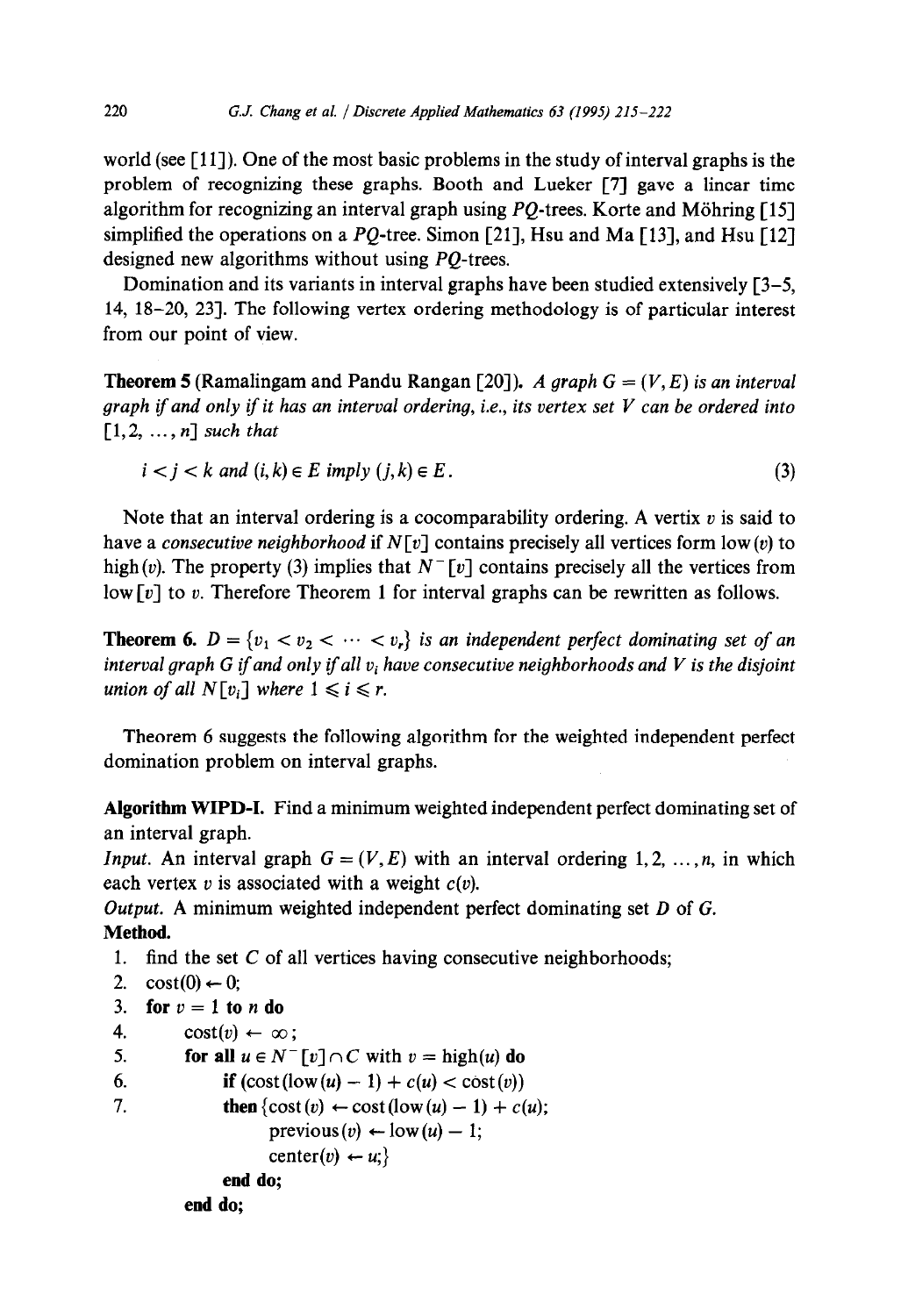- 8. if  $\text{cost}(n) = \infty$  then STOP since there is no feasible solution;
- 9.  $D \leftarrow \emptyset$ ;
- 10.  $v \leftarrow n$ ;
- 11. **while**  $(v \neq 0)$  do  $\{D \leftarrow D \cup \{\text{center}(v)\}; v \leftarrow \text{previous}(v)\}$

**Theorem 7.** *Algorithm WIPD-I gives a minimum weighted independent perfect dominating set D of an interval graph G = (V, E) in*  $O(|V| + |E|)$  *time.* 

**Proof.** The correctness of Algorithm WIPD-I follows from Theorem 6 and the fact that each cost(v) is precisely the minimum weighted sum  $\sum_{i=0}^{j} c(v_i)$ , where  $v_1 < v_2 < \cdots < v_i$  are vertices having consecutive neighborhoods and  $\{1, 2, \ldots, v\}$  is the disjoint union of their closed neighborhoods. The claim about the running time follows from the fact that each iteration v takes  $O(|N[v]|)$  time.

We illustrate Algorithm WIPD-I by the following example. Consider the interval graph G of 10 vertices in Fig. 1. Assume that  $[1, 2, ..., 10]$  is an interval ordering of G in which each vertex i has a cost *c(i)* beside it.

Algorithm WIPD-I first decides the set of all vertices having consecutive neighborhoods:  $C = \{1, 2, 5, 6, 7, 8, 9, 10\}$ . And then compute all  $cost(v)$ , previous(v), and center $(v)$ :

```
cost(0) = 0;
cost(1) = \infty;
cost(2) = 3, previous(2) = 0, center(2) = 1;
cost(3) = 1, previous(3) = 0, center(3) = 2;
cost(4) = \infty;cost(5) = \infty;
cost(6) = \infty;
cost(7) = 4, previous(7) = 2, center(7) = 5;
cost(8) = 3, previous(8) = 3, center(8) = 7;
cost(9) = \infty;cost(10) = 6, previous(10) = 8, center(10) = 10.
```
So,  $\{10, 7, 2\}$  is a minimum weighted independent perfect dominating set with total cost 6.



Fig. 1. An interval graph G of 10 vertices.